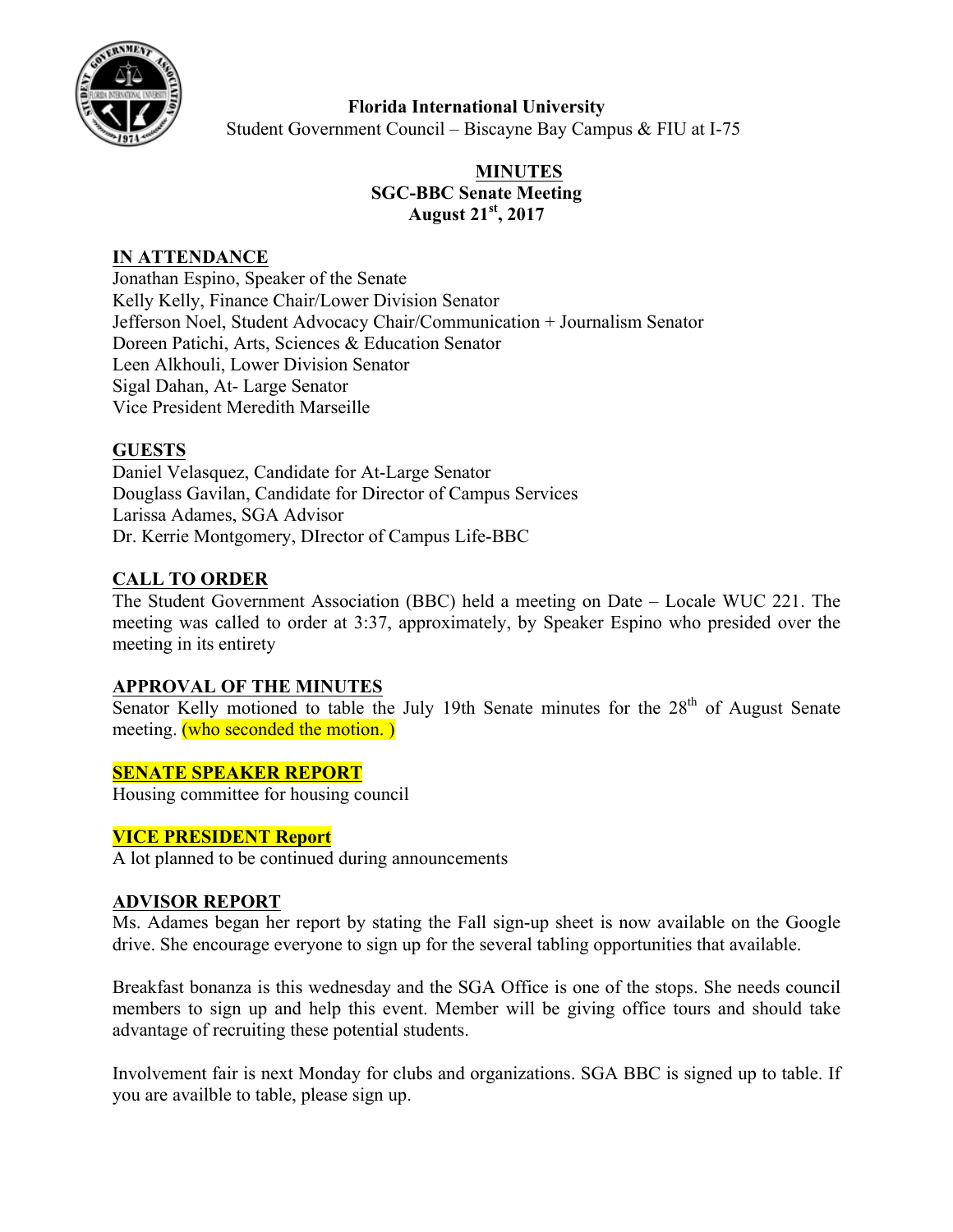Ms. Adames Emailed who have not filled out the required forms found in orgsynce. Once all of those forms have been filled out, you will be able to pick up your polos and long sleeved shirts.

Office Hours will be in effect next week, so please make sure to bring your Panther ID card. You will be using the cards to clock in and out,

SGA BBC sponsors NY Times readership program and there is a change on how students will have access to the newspaper. Students will now have access to the newspaper on line instead of having the paper form of the newspaper. This option give more students access to the articles than the 150 copies we used recieve.

Ms. Adames ended her report by saying that the Fall checklist is now available in their mailboxes.

### **FINANCE CHAIR Report**

Abraham Smith Nan Yao Applications Need people

### **STUDENT ADVOCACY CHAIR REPORT**

Plea to join Student Advocacy committee Represent voices of FIU students

### **OLD BUSINESS**

### **A. Bill - Removal of Cabinet from Statutes 2017.0005**

President Cosio presented Bill 2017.0005 with the corrections that were suggested in the first reading of the bill.

Senator Kelly moved to pass bill 2017.0005 (insert title of bill). Senator Dahan seconded the motion.

Roll call vote: Senator Patichi - Abstain Senator Noel - Abstain Senator Kelly - Yay Senator Alkhouli - Yay Senator Dahan - Abstain Senator Espino - Yay

With a 3-0-3 vote, **Bill 2017.0005** (insert title) is passed.

### **NEW BUSINESS**

**A. Presentation of Cabinet Positions**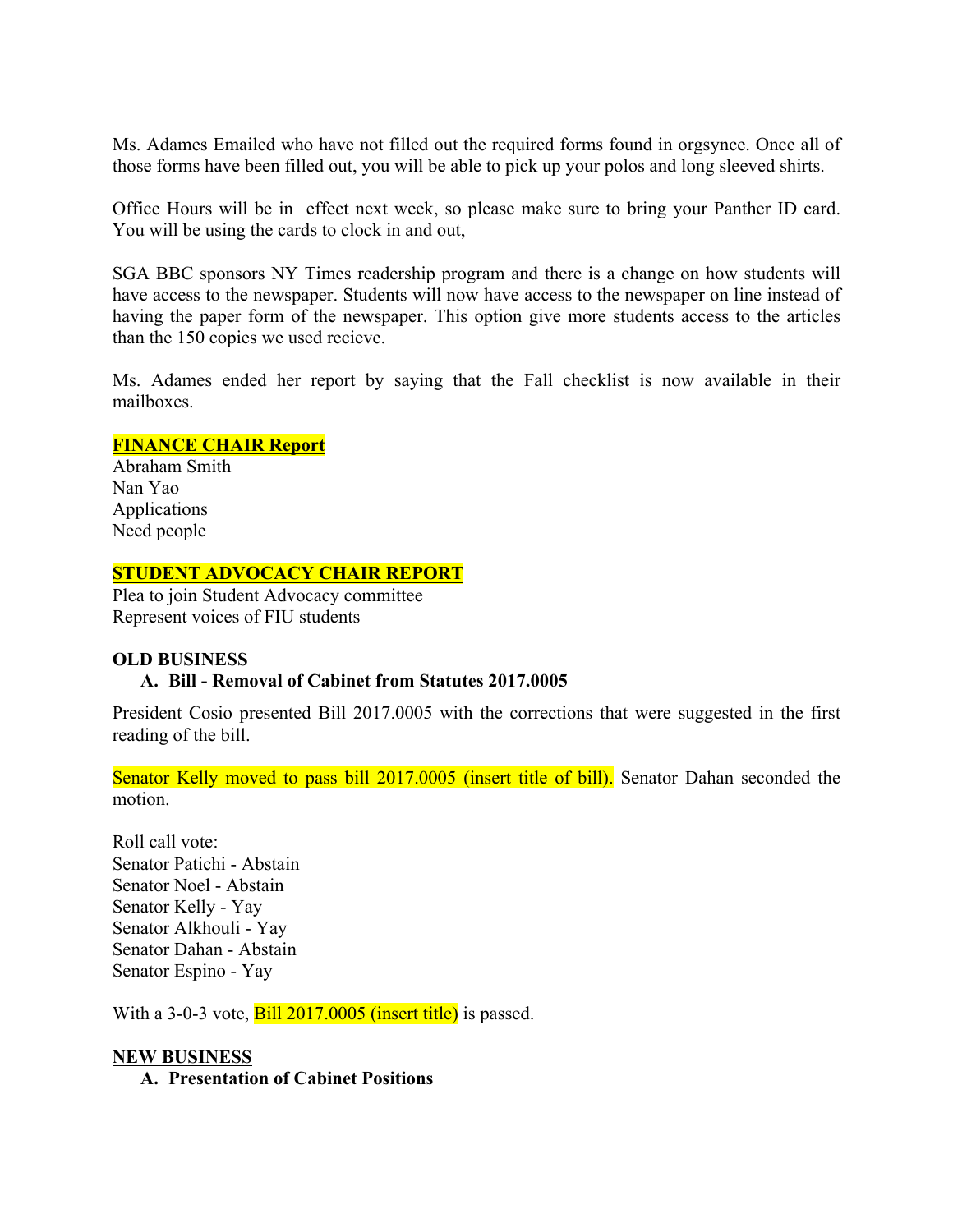President Cosio went over 2017-2018 cabinet positions. These are the positions that President Cosio presented:

Deputy Chief of Staff

- $\bullet$  Maintain a minimum of five (5) hours per week in office.
- Assist the Chief of Staff with executive leadership platform goals and initiatives.
- Responsible for creating and disseminating opinion polls and surveys to students regarding issues of discussion by the SGC Executive Branch.
- Work with the Vice President to organize SOC club visits for SGC executive leadership as needed.
- Will work with SGC Office Assistant and Coordinator to identify events on campus that SGC officials should attend or table at.
- May serve on various committees at the discretion of the President.
- Any other duties assigned by the President, Vice President, and/or Chief of Staff.

Public Relations Manager

- Serve as the Chairperson of the Board.
- $\bullet$  Maintain a minimum of five (5) hours per week in office.
- Attend all Cabinet meetings and give a weekly report to the Chief of Staff at each meeting.
- Create the agenda for and schedule weekly PR Board meetings that shall not count towards the minimum office hour requirement for any position of the PR Board.
- Oversee all content production with respect to the SGC-BBC PR Board including but not limited to video, social media, and advertising
- Publish the monthly SGC-BBC newsletter on the SGA website and promote and distribute on social media and listservs to inform the student body of SGC-BBC activities.
- Make recommendations to External Relations and SGC-BBC office staff on SGA website changes and be responsible for general oversight of BBC information on the website.
- Serve as liaison to Student Media (i.e., Panther Press, PantherNOW, The Roar, etc.) in relaying SGC-BBC information.
- Keep a digital portfolio of all formal correspondence such as press releases and student newspaper columns with media entities, which should be made available upon request of the President, Vice President, and/or Chief of Staff.
- Assist office staff and PR Board members in the creation of content to be distributed to the student body via SGC-BBC listservs and contact gatekeepers of other listservs to further distribute information.
- Meet with Cabinet members to create joint press releases for SGC-BBC events, projects, and initiatives.
- Perform any other duties assigned by the President and/or Chief of Staff.

Director of Campus Services

- $\bullet$  Maintain a minimum of five (5) hours per week in office.
- Develop a relationship with residence hall life, business services, facilities management, and campus bookstore, WUC, parking, CAPS, Healthy Promotions, Rec & Wellness and other auxiliary services.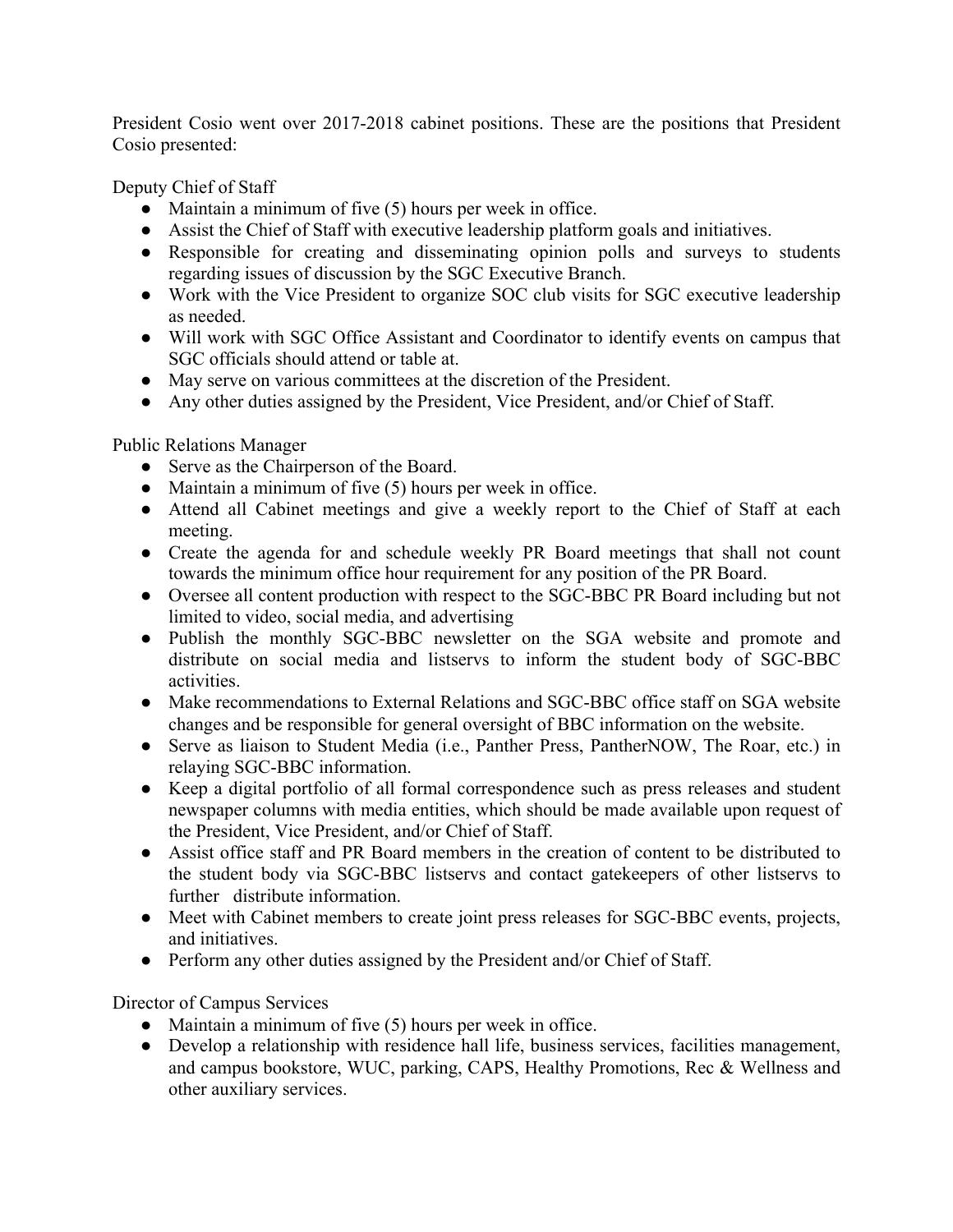- Serve as a member of the Wolfe Day committee.
- Plan and execute the Safety Walk with administrators.
- Serve as a liaison between FIU Police Department and SGA.
- Any other duties assigned by the President, Vice President, and/or Chief of Staff.

Director of Lectures

- Maintain a minimum of five (5) office hours per week in office.
- Oversee a Lectures Committee consisting of students that are nonmembers of SGC-BBC.
- Set committee meeting times bi-weekly at a time decided on by a majority of the members of the Lectures Committee.
- Have recorded minutes and agendas to be turned in to the SGC-BBC Clerk for documentation.
- Act as the student liaison between SGC-BBC and Lectures Committee speakers.
- Assist SGC-BBC and WUC staff in programming and organizing a Lectures Committee event.
- Any other duties assigned by the President, Vice President, and/or Chief of Staff.

Director of Campus Sustainability

- Work with the Director of Governmental and Community Affairs to proactively address environmental and sustainability concerns and policy issues.
- Develop relationships with and meet regularly with leaders from all the environmental and sustainability related student organizations.
- Develop a working relationship with the Office of University Sustainability, and other related environmental and sustainability offices.
- Outreach to and recruit students to participate in environmental and sustainability issues.
- Attend, as often as possible, environmental and sustainability student organization's events, meetings, and programs.
- Coordinate planning, logistics, and execution of monthly and annual community service projects for all SGA officers.
- Plan Day on the Bay at least once a semester in the Fall and Spring.
- Work with Director of Campus Services to oversee sanitary services pertinent to the Facilities and Maintenance Department and advocate to use best environmental practices.
- Advocate for the creation of a BBC Sustainability Committee to bring students, faculty, staff, and administrators together to promote the importance of sustainability on our campus.
- Any other duties assigned by the President, Vice President, and/or Chief of Staff.

Director of International Student Affairs

- Maintain a minimum of five (5) hours per week in office.
- Attend general meetings of all student organization whose focus is on engaging international students.
- Facilitate town hall meetings at least once per semester for International Students.
- Meet with University Administrators in the Office International Student and Scholar Services at least once a month.
- Meet with the International Students and Scholar Services (ISSS) Office at least once a month.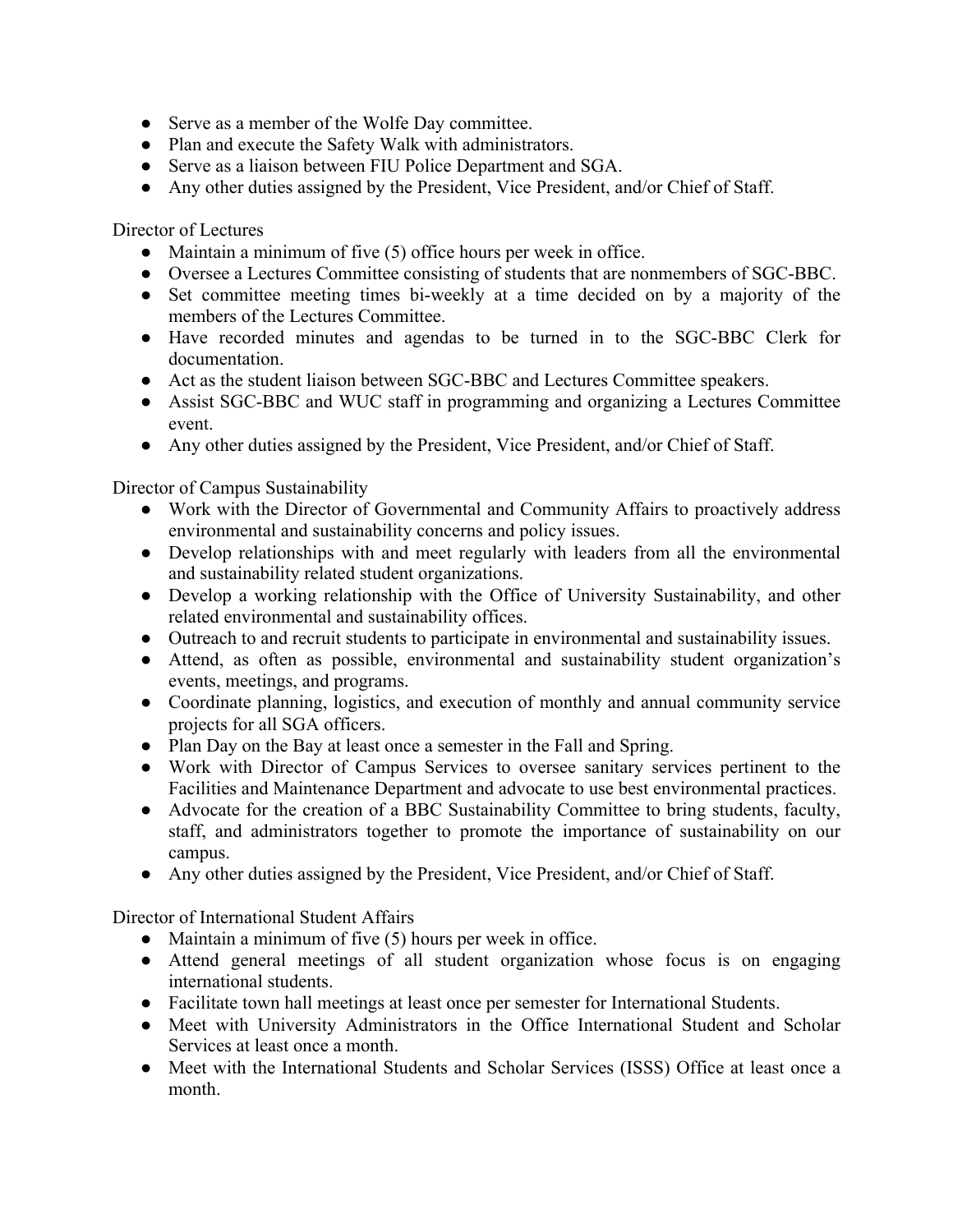● Any other duties assigned by the President, Vice President, and/or Chief of Staff.

Director of Governmental & Community Affairs

- Maintain a minimum of five (5) hours per week in office.
- Attend and facilitate FIU Day in Tallahassee.
- Meet with University Administrators in the Office of Governmental Relations at least once monthly.
- Work with the Press Secretary to create position statements with regard to pressing local, state and national articles of legislation that affect FIU students.
- Create registration drives for students.
- Collaborate with on-campus and external organizations for community service project partnerships. External partners include the City of North Miami, Miami-Dade County, State of Florida, and local area independent school districts.
- Any other duties assigned by the President, Vice President, and/or Chief of Staff.

Elections Commissioner

- Maintain a minimum of five (5) hours per week in office.
- Oversee SGC-BBC elections.
- Host the Meet the Candidates' forums and debates.
- Be responsible for faithfully upholding and enforcing the Election Codes as outlined in Article VII of the SGC-BBC Statutes.
- Oversee the Student Elections Board, which shall be in charge of SGC-BBC general and special elections.
- Work with the Director of Governmental & Community Affairs to manage voter registration drives during the Fall semester.
- Any other duties assigned by the President, Vice President, and/or Chief of Staff.

Senator Noel moved to approve the new cabinet list of cabinet directors for the 2017-2018 year as it stands. Senator Kelly seconded

## **Roll Call Vote:**

Senator Kelly- Yay Senator Noel- Yay Senator Patichi- Yay Senator Alkhouli- Yay Senator Dahan- Yay Speaker Espino- Yay

With a unanimous vote of 6-0-0, the new cabinet list of cabinet directors has been passed.

## **B. Appointments**

Senator Kelly presented himself to be switched from Lower Division Senator to At-Large Senator. Senator Noel moved to appoint Senator Kelly as the new Lower Division Senator. Senator Patichi seconded the motion.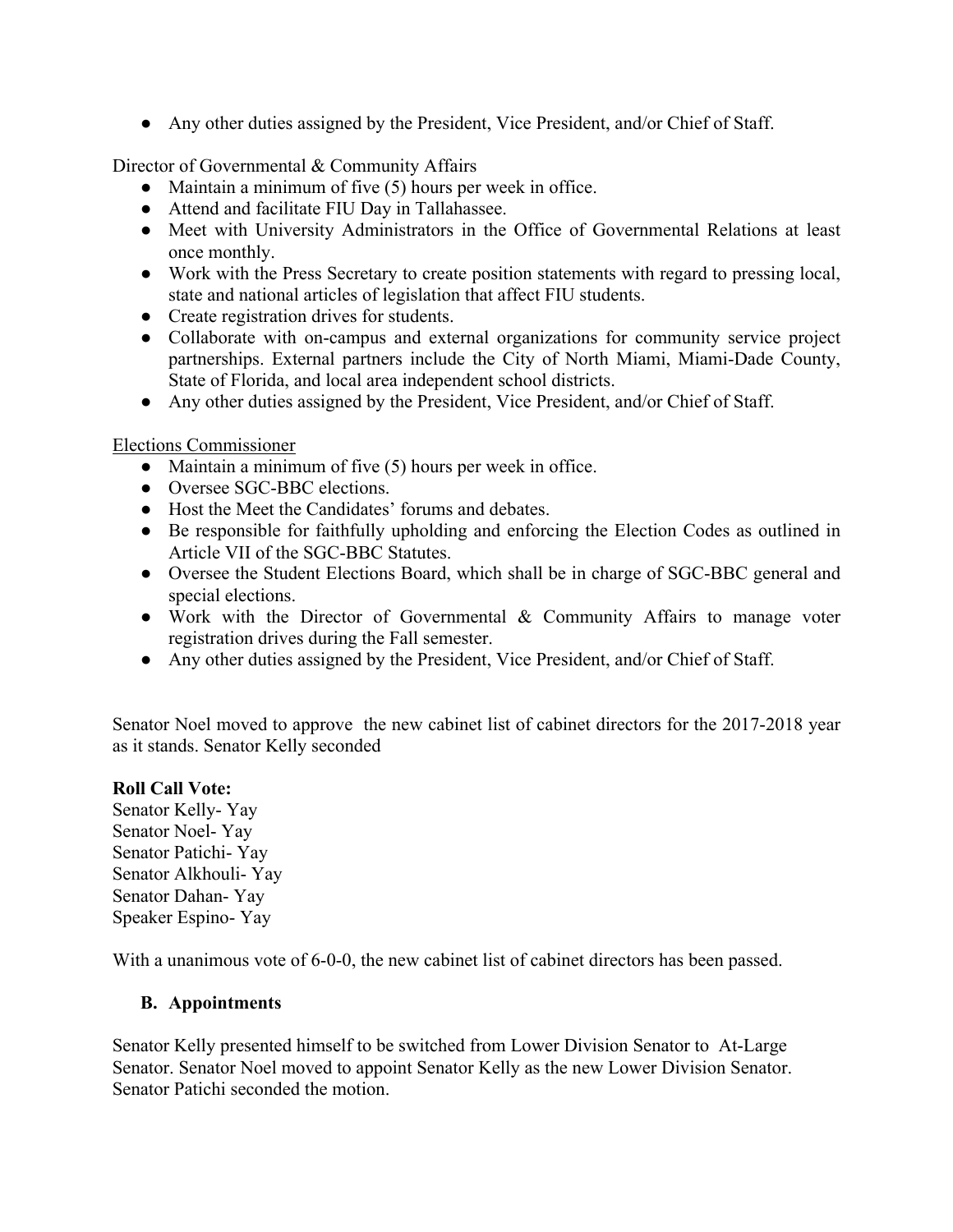#### **Roll Call Vote:**

Senator Kelly- Yay Senator Noel- Yay Senator Patichi- Yay Senator Alkhouli- Yay Senator Dahan- Yay Speaker Espino- Yay

With a unanimous vote of 6-0-0, Senator Kelly is the new At-Large Senator.

Senator Alkhouli presented herself to be switched from Lower Division Senator to the Arts, Sciences and Education Senator. Senator Kelly moved to appoint Senator Alkhouli as the new Arts, Sciences and Education Senator. Senator Noel seconded the motion.

#### **Roll Call Vote:**

Senator Kelly- Yay Senator Noel- Yay Senator Patichi- Yay Senator Alkhouli- Yay Senator Dahan- Yay Speaker Espino- Yay

With a unanimous vote of 6-0-0, Senator Alkhouli is the new Arts, Sciences and Education Senator.

Daniel Velasquez self-presented for the appointment as At-Large Senator.

Senator Kelly motioned to appoint Daniel Velasquez as At-Large Senator. Senator Alkhouli seconded the motion.

#### **Roll Call Vote:**

Senator Kelly- Yay Senator Noel- Yay Senator Patichi- Yay Senator Alkhouli- Yay Senator Dahan- Yay Speaker Espino- Yay

With a unanimous vote of 6-0-0, Daniel Velasquez is the new At-Large Senator.

Douglass Gavilan self-presented for the appointment as Director of Campus Services. Senator Noel moved to appoint Douglass Gavilan as Director of Campus Services. Senator Dahan seconded the motion.

### **Roll Call Vote:**